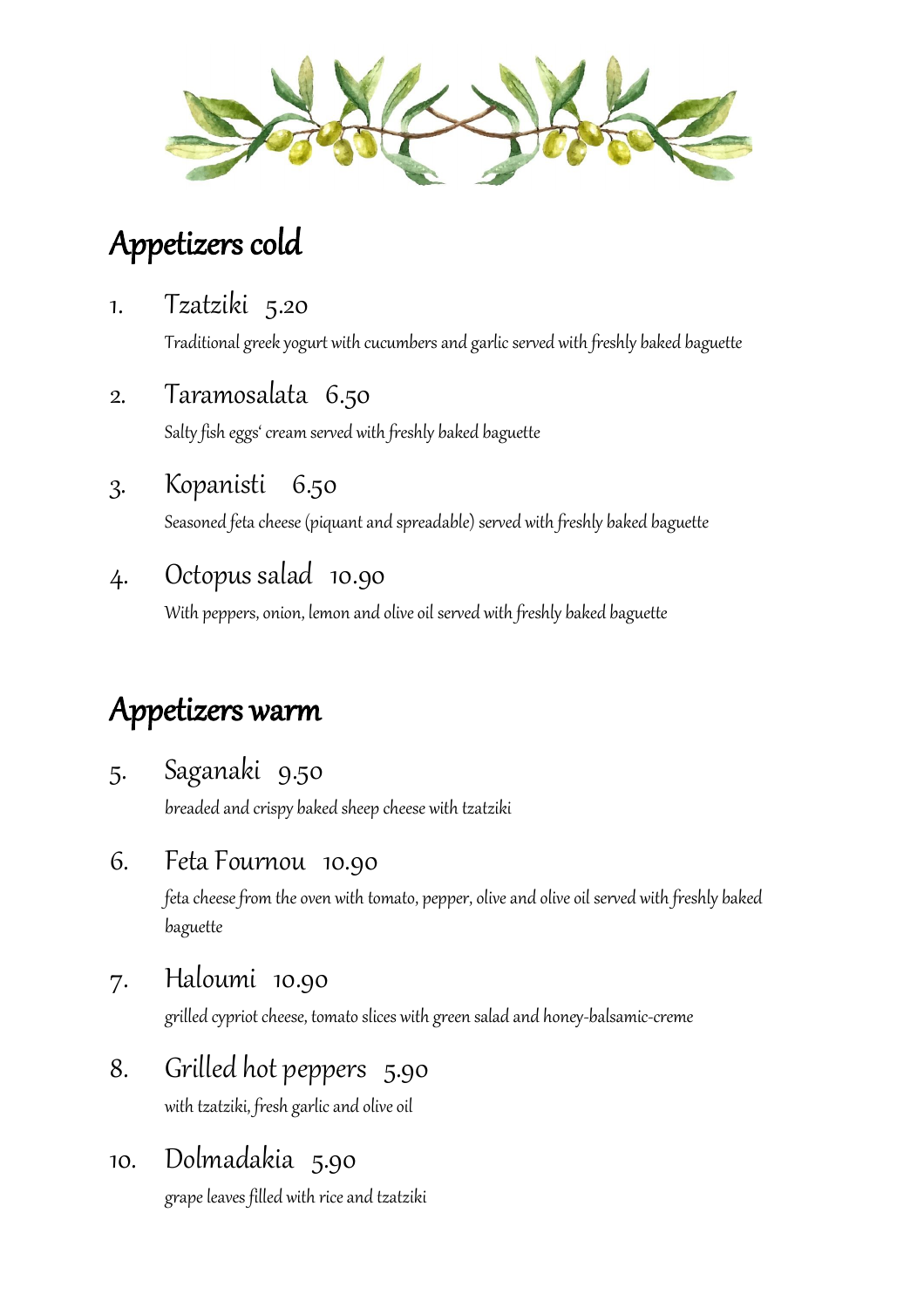

11. Baked zucchini<sup>vegan</sup> 7.90

floured and fried in the pan served with our potato-garlic-creme

12. Grilled eggplant<sup>vegan</sup> 8.80

with our potato-garlic-creme

13. Garlic bread<sup>vegan</sup> 4.50

Ciabatta coated with fresh garlic and herb cream

### Salads

- 30. Farmer's salad 9.90size starters 12.90 size main dish Original greek farmer's salad with tomatoes, cucumbers, peppers, feta, olives, pepperoni and onions
- 31. Salad plate Gyros 14.60 Fresh crunchy leaf lettuce with crispy Gyros
- 32. Salad plate Chicken 14.90 Fresh crunchy leaf lettuce with tender chicken strips
- 33. Salad plate Haloumi 13.50 Fresh crunchy leaf lettuce with grilled Haloumi

Of course the salads are also possible as a vegan version without cheese and without meat.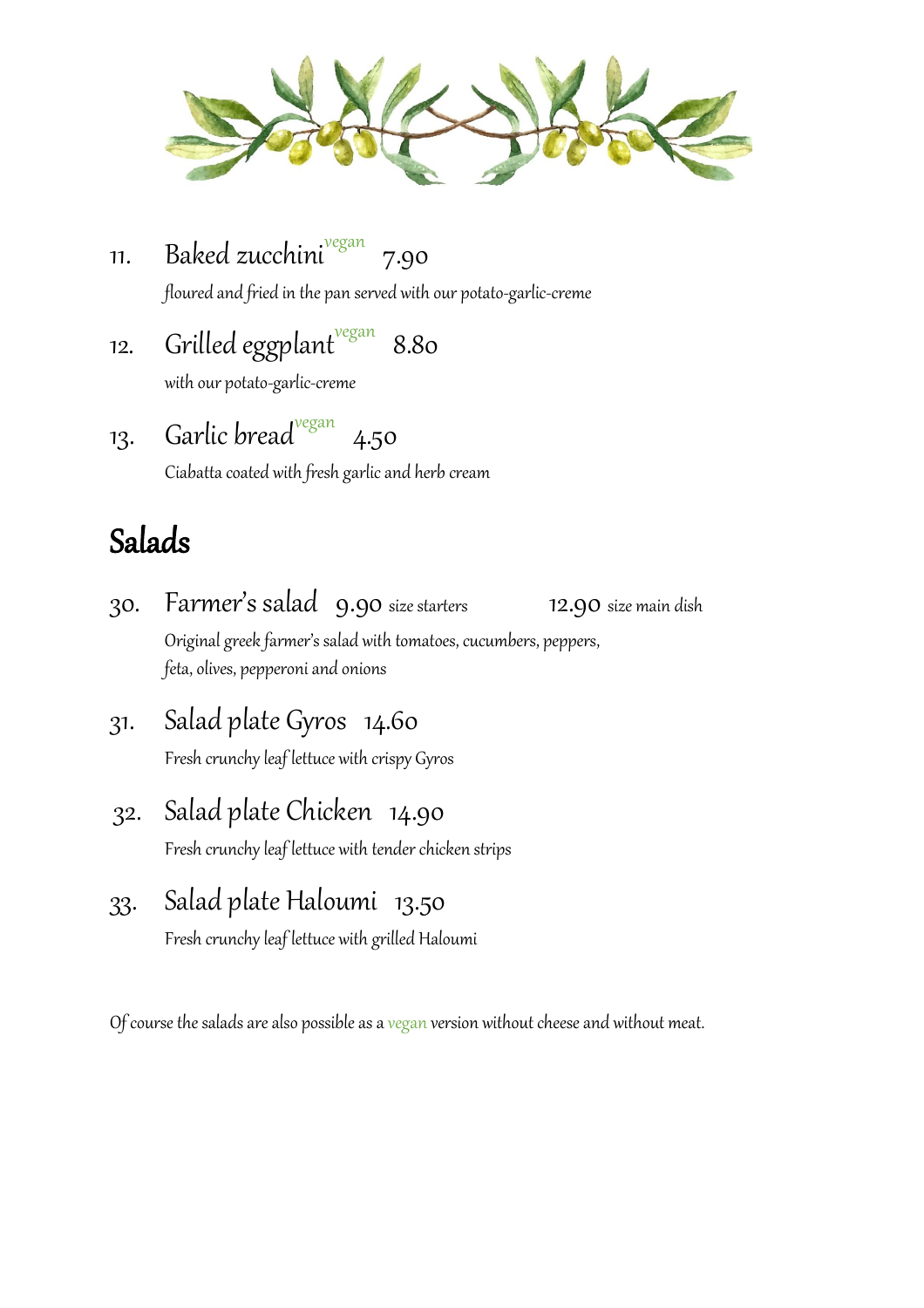

### Fish

We have noted our changing and always fresh fish specialties on

our weekly board.

36. Baby-Calamari 17.80 Small squids with patates, tzatziki and a salad plate (please choose: floured / baked or blank / grilled)

## From the oven

40. Musaka 15.90

eggplant-courgette-potato casserole with minced meat, bechamel cream and a salad plate

41. Juwetzi 17.90

lamb ragout from the haunch with rice noodles, green beans, baked with cheese

## From the rotisserie

42. Gyros 14.60

with french fries, salad plate and tzatziki

43. Gyros Metaxa 15.60

Gyros with metaxa sauce, patates and a salad plate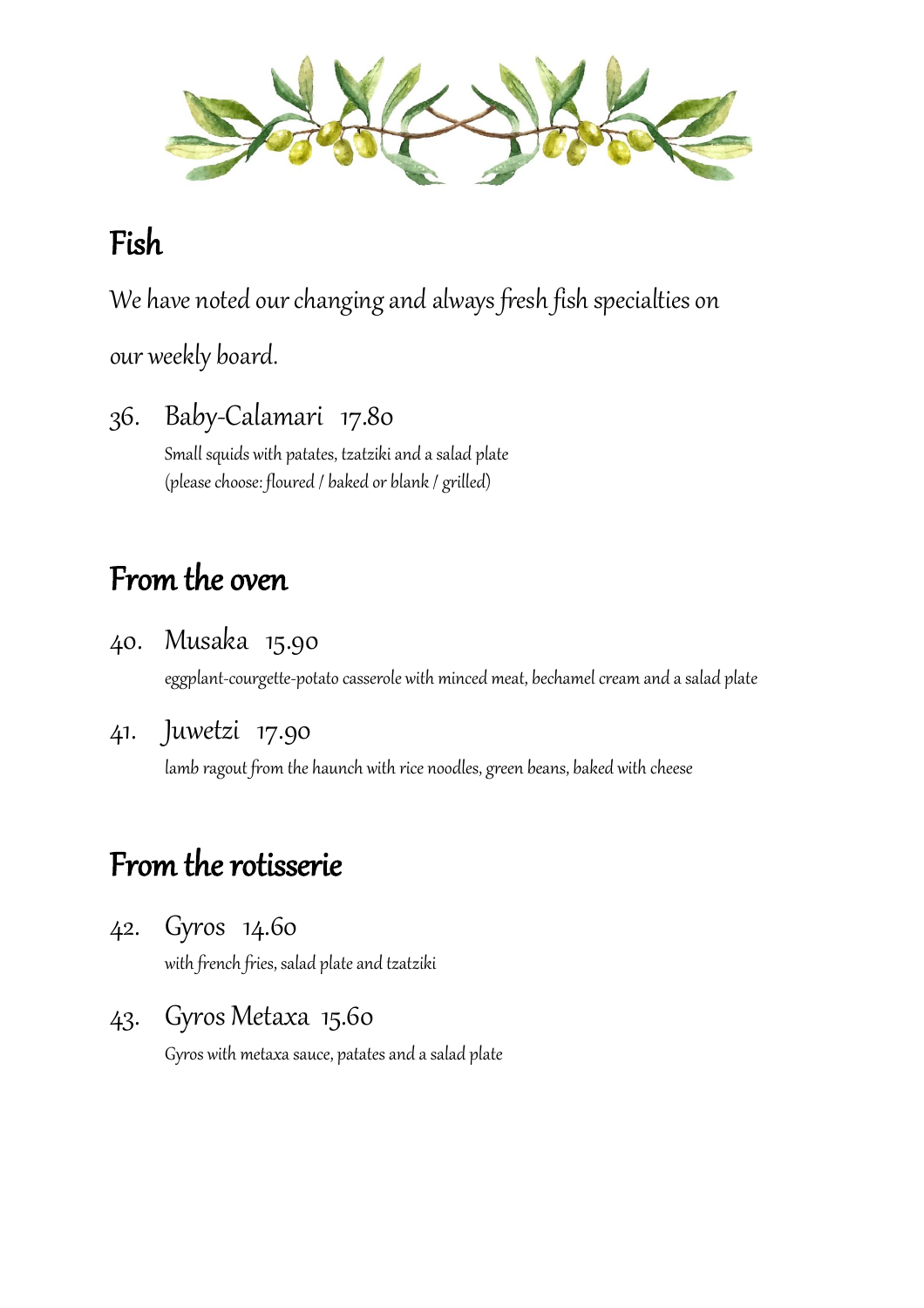

## From the grill

44. Lamb chops 23.90

New Zealand Lamb (Karee)) out of the back with patates and green beans with bacon

45. Souvlaki 14.90

Saddle of pork on a spit with french fries, tzatziki and a salad plate

46. Bifteki 16.80

Pork minced steak filled with feta, served with tzatziki, french fries and a salad plate

#### 47. Hirtenspieß 23.80

three kinds of meat: veal steak, filet of lamb, chicken, skewered with onions and peppers, served with green beans with bacon, patates and Metaxa sauce

#### 48. Bovine liver 15.90

with steamed onions, Williams-Christ-pear served with french fries and a salad plate

#### 50. Souvlaki Kotopulo 17.80

Tender chicken breast fillets on a skewer with mediterranean vegetables, wild rice mixture topped with metaxa sauce, with tzatziki

# Small belly – small plate

We are happy to create individual children's portions for our little guests.

Ask for it!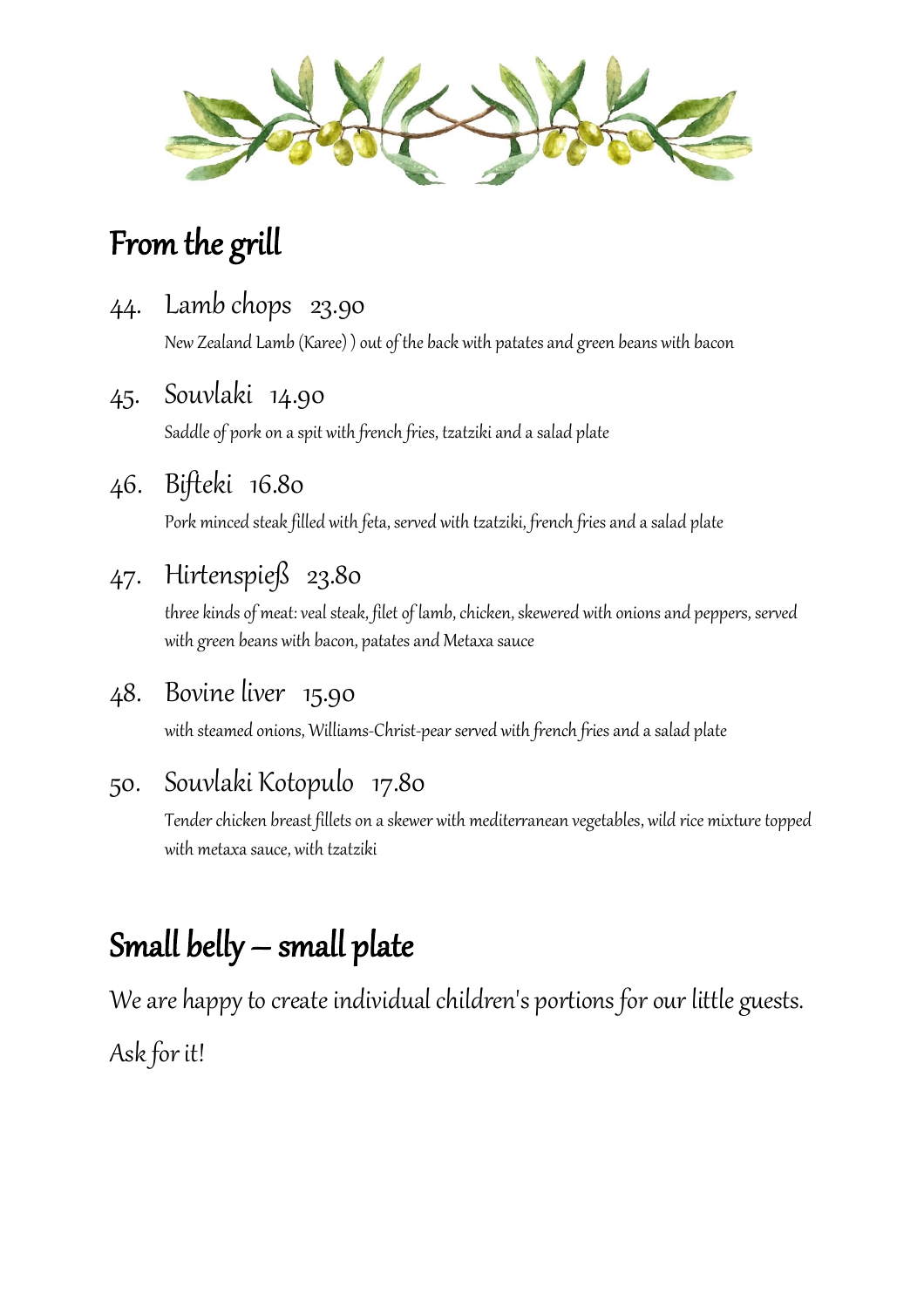

### Vegetarian main dishes

- 54. Mediterranean vegetable pan 14.50 Fresh steamed vegetables, sprinkled with feta, served with patates
- 55. Mediterranean vegetable pan<sup>vegan</sup> 13.50 Fresh steamed vegetables, served with patates
- 56. Kritharaki 12.90

Small rice-shaped noodles baked in tomato sauce with aubergines and cheese

57. Gigantes 12.90

Giant beans baked in tomato sauce with feta, served with freshly baked baguette

58. Filled eggplant<sup>vegan</sup> 13.50

with peppers, tomatoes, olives and rice in tomato sauce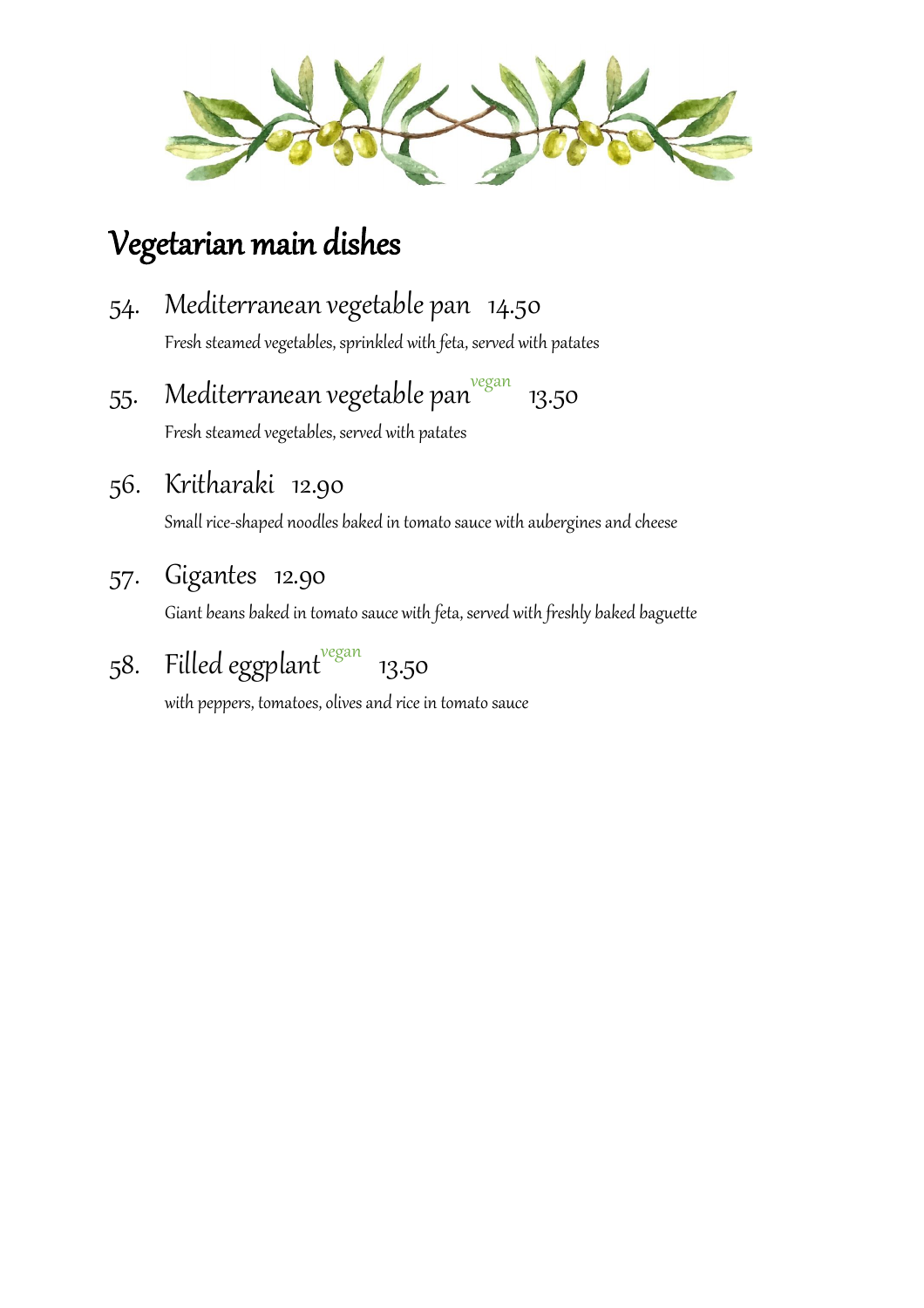

#### **Desserts**

100. Galaktopuriko 8.70

Puff pastry filled with wheat semolina cream, vanilla ice-cream and fresh fruits

101. Greek yogurt 6.90

with honey, walnuts and fresh fruits

102. Chocolate-Soufflé 8.50

Warm soufflé with melted kernel, served with vanilla ice cream (please choose the filling: chocolate or caramel)

103. Vanilla ice-cream 5.70

with hot chocolate sauce

104. Vanilla ice-cream<sup>vegan</sup> 6.70

based on coconut milk, with hot raspberry sauce

105. Mixed ice-cream 4.50

The popular classic: strawberry, vanilla, chocolate